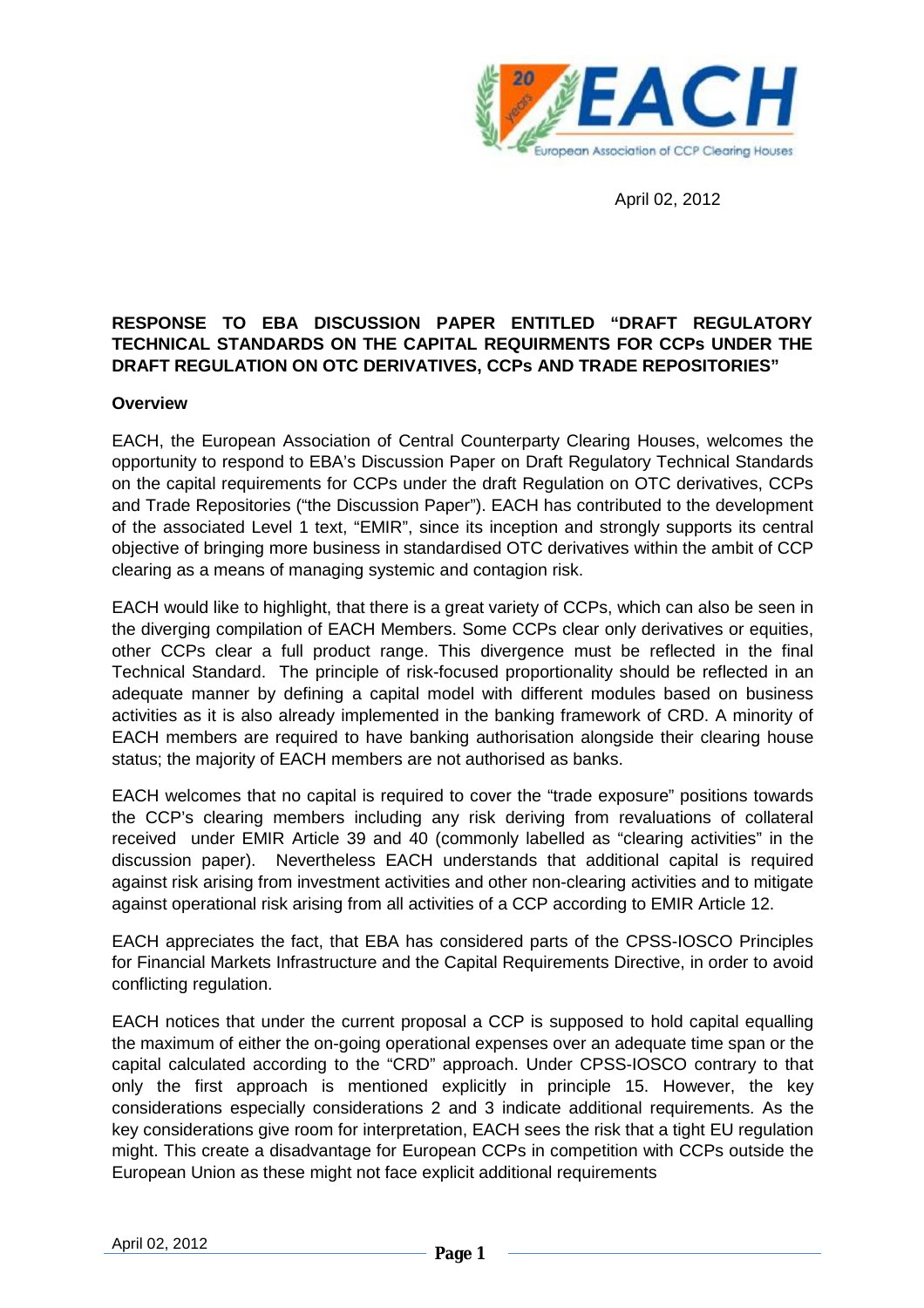

However, should a formal risk-based capital calculation eventually be proposed, EACH believes that the banking framework for calculating capital requirements for operational, credit and market risk is not unreasonable for CCPs and should be appropriately calibrated and proportionate to the operational risks a CCP faces as opposed to those faced by a bank. New and specific requirements would create disadvantages for the minority of CCPs that require a banking license under their local law and would be in line with CPSS-IOSCO key consideration 3.

Please note, that EACH will just answer the general questions, as EACH is unable to answer specific questions (especially Question 23 – Question 27). Nevertheless the individual CCPs will hand in their own responses. Hereby EACH would like to emphasize, the need to deal with the given information (e.g. cost-benefit Analysis) carefully and to outline them as confidential if requested by the individual CCP.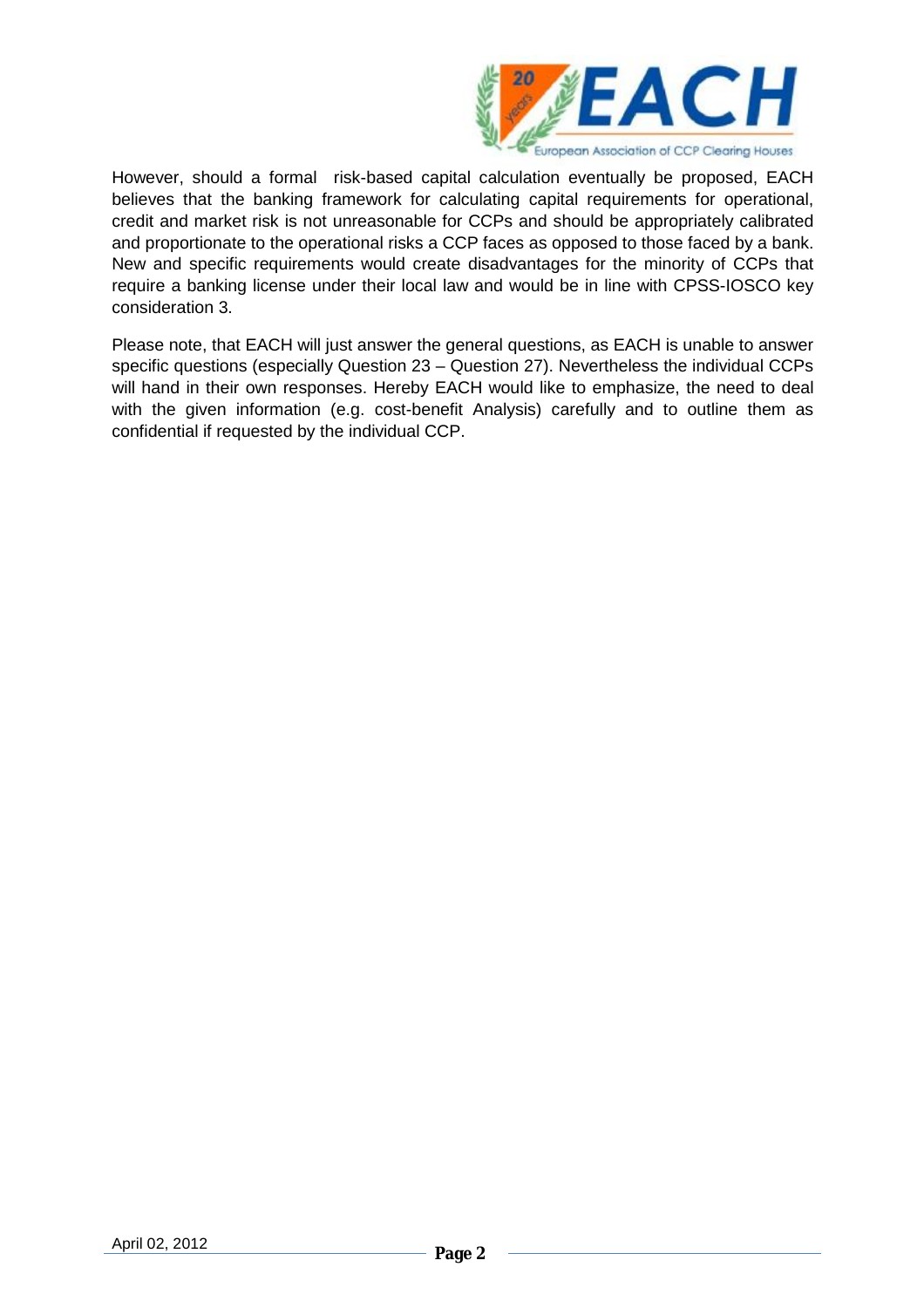

Referring to the questions our main concerns are (in order of the document):

### **1. Introduction / CPSS-IOSCO Principles for Financial Markets Infrastructure (PFMIs)**

### **Text 8**

• EACH welcomes, that EBA aligns the timeframe of the capital held by a CCP in accordance with CPSS-IOSCO, in order to avoid a double or contradicting regulation.

## **Text 8 & 12**

• The methodology for calculating the capital required for orderly restructuring or wind down over the considered time horizon shall be calculated under a variety of business scenarios and updated regularly as well as when material changes occur. This would be subject to a variety of arbitrary assumptions over the development of cost. Usually such assumptions are made under a going concern assumption but those would need to be enhanced by assumptions under a restructuring or wind down assumption which could lead to cost increase or decrease - as new business might not be taken on. EACH proposes to use accounting figures for the calculation of the on-going expenses. EACH further proposes to use – in line with Article 92 of the proposed CRR – "fixed overheads of the [CCP] for the preceding year" and take 1/12 of this as the monthly figure to be multiplied with the number of month being seen as the relevant time span. This would avoid negative impacts from one off costs and fluctuations of spending over the year and also eliminate technical accounting influences (e.g. for pension cost which are based on actuarial reports in principle available just once a year). Furthermore this would give more reliability as such figures would be audited prior to usage.

## **Text 12**

- The determination of the number of month for winding down is highly dependent on market conditions at the point in time of winding down and also on the reason which leads to the necessity to wind down. As such factors are unknown, EACH firmly beliefs that an individual calculation is not appropriate. It needs to be taken into account, that in case a winding down is necessary the following components of equity, not used at that point in time to cover positions of Clearing members, are available:
	- o (a) the minimum capital of 7.5 million € as required by EMIR article 12 (1),
	- o (b) the capital calculated in line with the banking approach (see below),
	- o c) the CCPs contribution to the "other financial resources" as required by EMIR Article 41 and
	- o (d) the (in principle close to nothing) equity portions as defined in EMIR Article 44 (1a) and excluded from equity for the purpose of EMIR Article 12 (2) and 42 (4) on a going concern basis, which are nevertheless available on a gone concern (i.e. winding done) basis.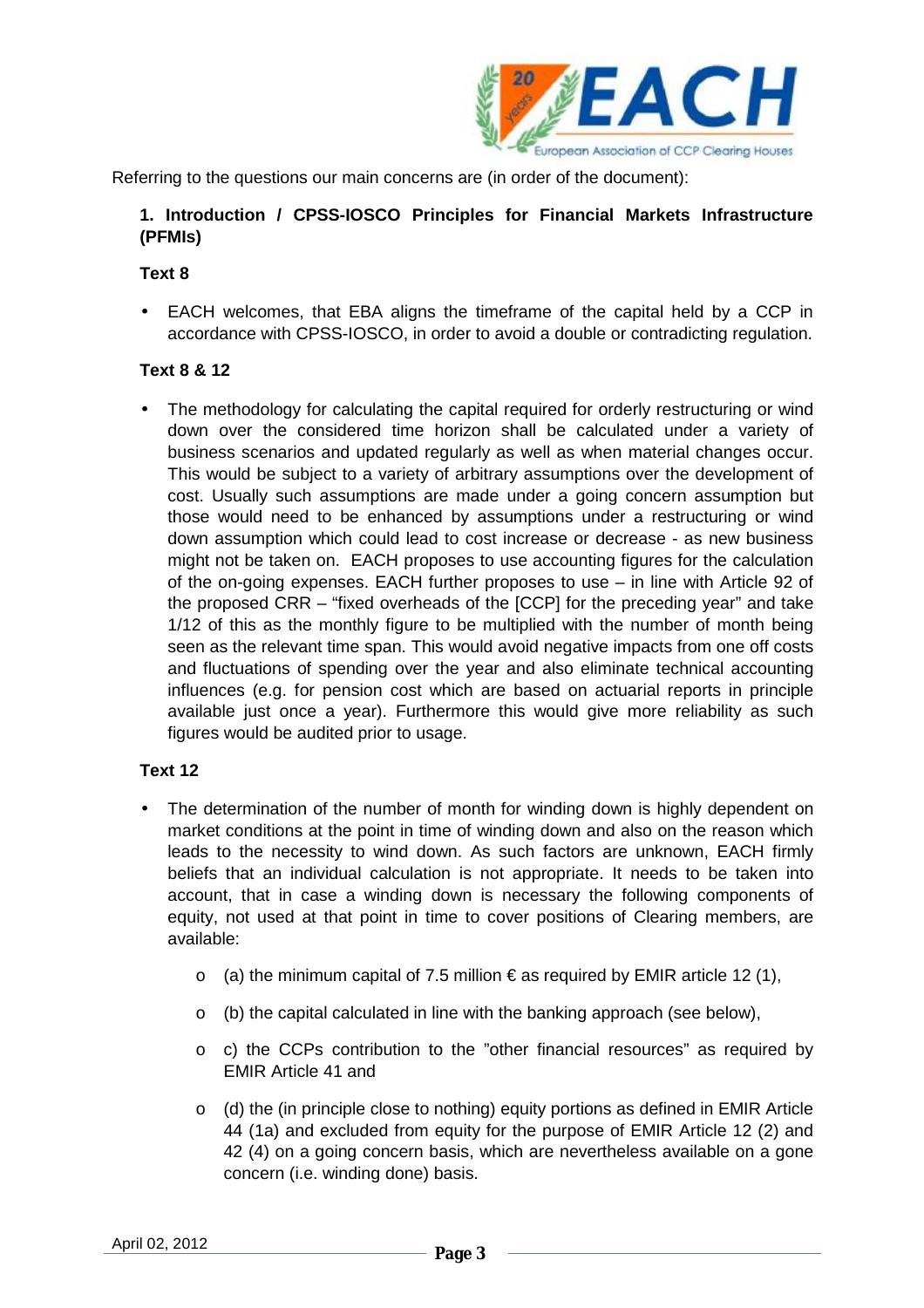

On that basis, EACH suggests setting standard winding down periods depending on the complexity of the CCP and the approach applied based on the different models as proposed below.

**Q 1** 

- EACH welcomes that for the "clearing activities" no specific capital requirement is to be added in the proposal on top of the financial resources as requested in EMIR Article 41. EACH agrees that the economic risk of the CCP in the clearing activities is limited to such funds. In that context, EACH wants to point out that the same treatment for these positions should be valid for CCPs operating also with a "banking license" under CRD and that this should be implemented (mirrored) in the banking framework as well.
- As the coverage of x month expenses as a minimum coverage is included in the current CPSS-IOSCO principles draft, we understand, that this component will be one bit of the requirements in any case and we also accept the general approach of having equity in the higher amount of x month operating expenses and the result of a more comprehensive approach (see below). However, in case of full usage of the banking rules and taking into account the minimum equity of 7.5 million  $\epsilon$ , the usage of x month expense as an additional minimum coverage seems not to be appropriate. The capital coverage for operational risk and the add-on for market risk in that case seem to be sufficient. This might be a topic for alignment also on CPSS-IOSCO level.
- EACH also agrees in principle to the proposal to use the Banking approach for CCPs. But, neither should there be differing (if not clearly derived from EMIR / CRD) and explicitly not more stringent rules nor should the basis of proportionality included in the banking rules be left aside. (see below)

EACH would like to highlight, that the time given was not sufficient to develop an own model. However some EACH members propose the following model to reach proportionality, which is demanded in EMIR. Nevertheless EACH would like to emphasize the existence of other equally valid approaches, which should be chosen flexibly by the various CCPs:

- To include an "operating cost" only model for CCPs that do not take clients' money (i.e. direct participants money) themselves (cash administered by a settlement / collateral agent) and do not operate additional business which (i) requires a license for regulated services or (ii) – according to the competent authority – adds material risk to the CCP. This would follow the logic of article 4 (8) CRR which excludes certain investment firms as defined in MiFID from the application of CRR rules according to their low risk profile. Such CCPs should have 6 month fixed overheads (to be in synch with CRR: one half (6 month) fixed overheads of the CCP for the preceding year [Article 92 (1) CRR]).
- To include a "higher of" model for those CCPs that do not take clients' money themselves (cash administered by a settlement / collateral agent) but operate additional business which (i) requires a license for requlated services or (ii)  $$ according to the competent authority – adds material risk to the CCP. Such regulated service should not be services which require a banking license and hence lead to full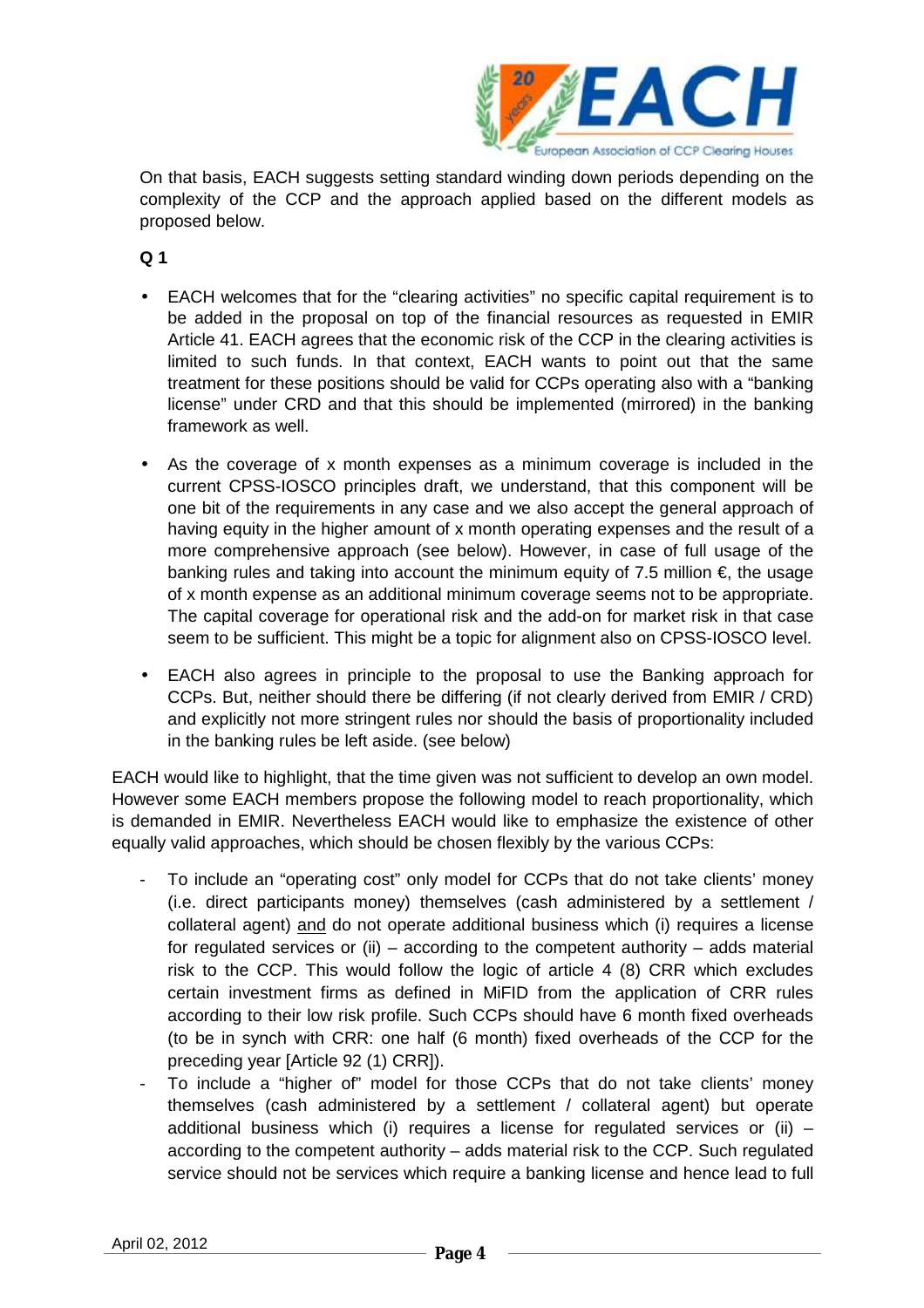

CRR application in it. This would follow the logic of Article 90 – 92 of CRR (i.e.: Such CCPs should follow the rules as laid down in article 92 (1) CRR. CCPs subject to the "operating cost" only model should be allowed to switch to the "higher of" model.

- To use the higher of" model also for large CCPs in case they do not fulfil the above mentioned criteria. "Large" being defined as earning gross revenues (in the sense of the relevant indicator for operational risk in CRR) of 100 mn.
- To include a "CRD" only model to the CCPs those take clients' money themselves or are subject to CRR due to other activities.

The proposed model is aligned with the proportionality rules of CRD as:

- Small CCPs, that do not take clients' money do not face substantial credit (and market) risk should not be forced to use the banking approach (even not to calculate it for comparison reason). As the model is less complex, a higher period of cost is to be covered.
- The "higher of" is imposed to those more "risky" CCPs that still do not take clients' money. This is in line with CRR. Those institutions are obliged to calculate the banking approach. As they do not take clients' money, the credit and market risk is supposed to be low, but the capital charge for operational risk needs to be covered. As the operational risk for CCPs is supposed to be lower than those of classical banks (due to higher straight through and a limited, but risk focussed business model including the lines of defence for the core activities) it is proposed to follow the 3 month approach of article 92 CRR instead of the 6 month approach for the small CCPs.
- The banking rules only approach is followed as the risks are driven to some extend from credit and market risk (though according to investment guidelines out of EMIR supposed to be limited) and in line with CPSS-IOSCO recommendation 15 – key consideration 3 ("Capital held under international risk based capital standards should be included where relevant and appropriate to avoid double regulation). The avoidance of double regulation is the driving moment and to our understanding both risk adequate as well as in line with EMIR requirements and CPSS-IOSCO principles. We cannot read out of EMIR Article 12 (2) the requirement to determine the tim span for orderly winding-down nor read in CPSS-IOSCO, that the international capital standards cannot replace the minimum period approach. Furthermore, we feel that the proposed approach is proportional to the risks of the CCP as requested by EMIR Article 12 (2).

## **Q 2**

• We have outlined in our answer to question 2 our slightly modified approach. To our understanding this is compliant with EMIR Article 12, CPSS-IOSCO principle 15 and in synch with CRR. It should be noted though, that we strongly recommend to include the additional features (capital deduction for positions out of EMIR Article 44 (1a) and EMIR Article 41 (1) (best done by including as a risk position in CA 2 as proposed in the ITS in CP50)) in the final ITS on COREP under CRR.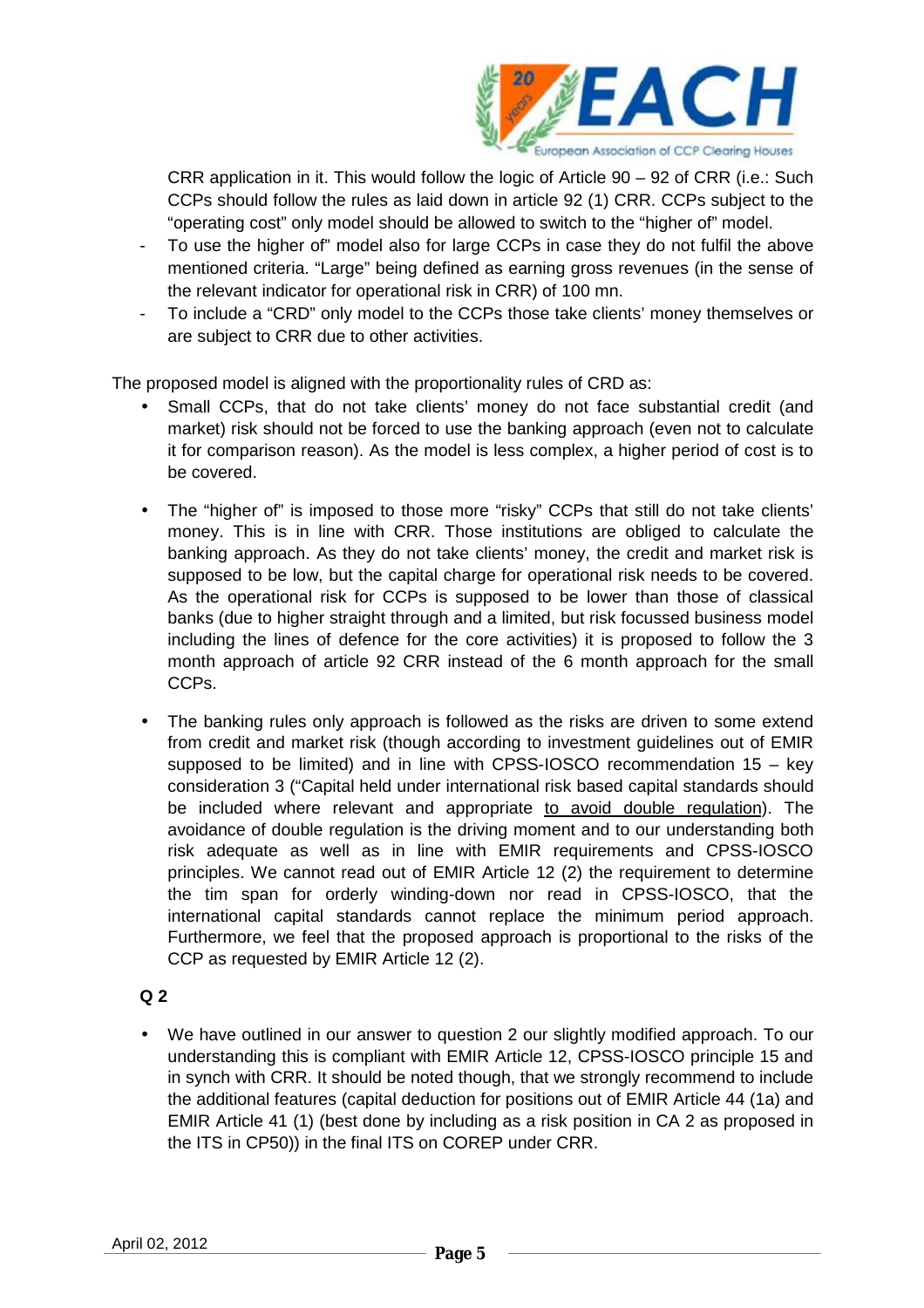

## **2. Operational expenses for winding-down or restructuring**

# **Q 3**

• The time span for winding down or restructuring a CCP will differ significantly depending on size, product portfolio, number of trading venues served, organization (especially IT landscape) and the local law (insolvency law). In fact, it can only be determined on the market conditions and cause for winding down at the point in time winding down is necessary. However, we do not see any sense in determining the period as it also is not requested by EMIR (see our proposal above)

## **Q 4**

• EACH believes that there is no uniform approach (one size fits all) in determining the time required for restructuring or winding down.

# **Q 5**

- EACH questions the adequacy of IAS 7 in that context as IAS 7 deals with cash flow.
- As not all CCPs especially smaller CCPs prepare accounts according to IFRS, EACH believes it would be an additional burden on those CCPs to prepare a transition calculation from local GAAP to other requirements like IAS 7. In principle the items listed in the Banking Accounting Directive are suitable. As also just a minority of CCPs is subject to this accounting standard, we nevertheless do not suggest imposing this. As far as CCPs annual statements are subject to an audit by an independent auditor the on-going operational expenses (not including extraordinary items) according to local GAAP should be considered adequate for this calculation. We do not see any reason to specify this and refer in this regard to the wording of CRR Article 92.

## **3. Capital requirements for operational risk**

### **Q 6**

• Comments may be given by single CCPs.

## **Q 7**

• EACH believes that the banking framework is an appropriate method for calculating the capital requirement for operational risk. For small and medium size CCPs we however belief, that the minimum equity requirements from EMIR Article 12 (1) and the x month operational cost proposed for winding down time should be sufficient to cover operational losses in a going concern situation. (see our proposal above). This is following the principle of proportionality.

## **Q 8**

• Comments may be given by single CCPs.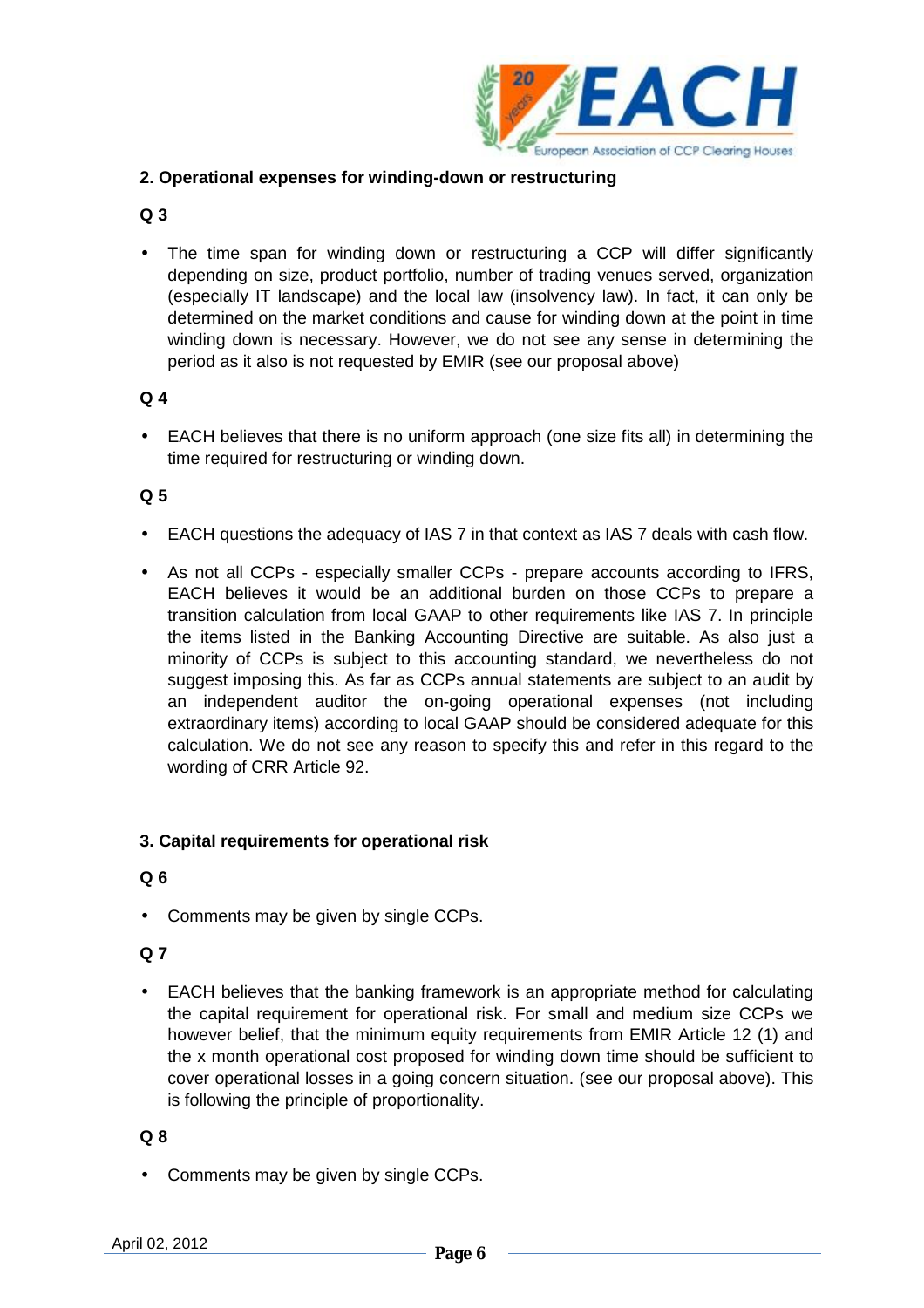

- **Q 9**
- EACH believes that the basic indicator approach is appropriate for CCPs, like any other of the approaches allowed under the banking framework.

### **Q 10**

• EACH favours no other indicator. Nevertheless it should be ensured, that the regulation allows flexibility in introducing new alternatives. As the BCBS debate on Basel II has spent years in order to determine an appropriate indicator, we do not feel in a position to repeat these debates with valuable outcome.

#### **Q 11**

- EACH believes that there is no need to allocate the CCPs business artificially to a particular business line. In general, the CCP business is not comparable with any real banking activity and from an operational perspective less risky (straight through, highly risk averse and with sophisticated risk management tools).
- The BIA "relevant indicator" seems designed to the banking sector and does not fit CCP activities. But since the rational for operational risk measurement is not sound, it will be difficult to use sound arguments. In the banking industry the indicator is a proxy of a banking product concept. For CCPs some clarification would help.
- EACH questions if CCPs globally hold more or less risk than the banking activity, since banks using BIA are using a 15% rate. The business lines for the Standardised Approach are clearly designed to banking, not to CCPs, so a provisional solution should be set in order to accommodate (new) CCP business within the business lines. CCP activities differ from banking "payment and settlement" activity with an 18% rate.
- A higher weight than 15 % seems therefore not being risk adequate. It is therefore most likely, that the standardised approach is not used by the vast majority of the CCPs. Nevertheless, it should be feasible. (Note, the business lines receiving 12 % only are not relevant for CCPs but the rate of 12 % is closer to the inherent risk of CCPs than the 15 % rate).

#### **Q 12**

• Yes, EACH believes, that it should be allowed to calculate the capital requirements for operational risk with an internal model. EACH is in favour to offer full banking rules on capital with all choices given to the banks are also given to the CCPs.

### **Q 13**

• EACH favours no other approach. Nevertheless it should be ensured, that the regulation allows flexibility in introducing new approaches.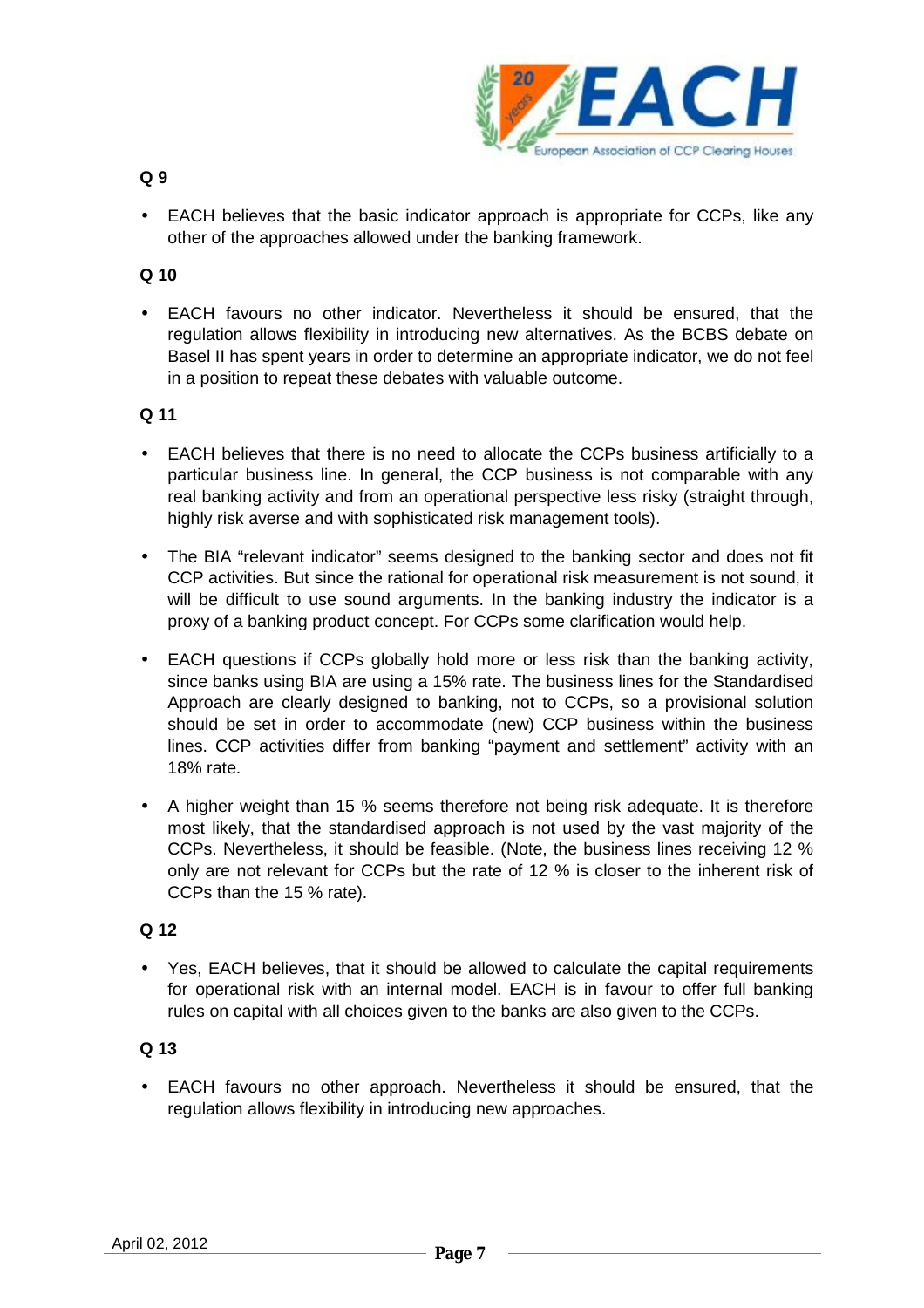

# **4. Capital requirements for credit and market risks stemming from "non-clearing activities"**

### **Q 14**

• The Additional Capital is intended to cover on the one hand against market risk, credit risk and counterparty credit risk arising from investment activities and other non-clearing activities; and, on the other hand, to mitigate against operational risk arising from all activities of a CCP (including non-clearing and clearing ones). The term "clearing activity" and "CCP" in EMIR seems to relate to financial instruments/financial markets. We also clear non financial products (physical commodities). We would therefore like to clarify that clearing of non financial markets/instruments is still regarded as clearing (if same organizational measures as for clearing of financial markets/instruments are applied) and therefore can be covered by the financial resources in EMIR articles 39 and following and shall not be covered by Additional Capital.

## **Q 15**

• We refer to our answer given to question 1.

### **Q 16**

• Comments may be given by single CCPs.

#### **Q 17**

• EACH believes the standardized approach is adequate. However under Basel III regulation the risk-weight will be increased from 8% to up and around 13%. It needs to be clarified, if the current Basel II or the future Basel III rules should apply. In line with the general approach to follow the banking rules to the extent possible, we would support to follow Basel III, i.e. to have the CRD IV rules in place (for solvency only). However, clear rules need to be in place to monitor future developments and to decide on a case by case basis, which new / revised rules are to be applied in case future changes will happen.

### **Q 18**

• EACH asks for clarification of that question. However EACH would support the approach if the internal models are used by a CCP clearing any products. EACH would not support to limit the approach for derivatives clearing only.

## **Q 19**

• EACH believes that the existing approaches available in the banking framework for market risk are adequate. In total, market risk will be most likely marginal anyway. This is a consequence of the particular risk averse and highly "liquid" business model of a CCP.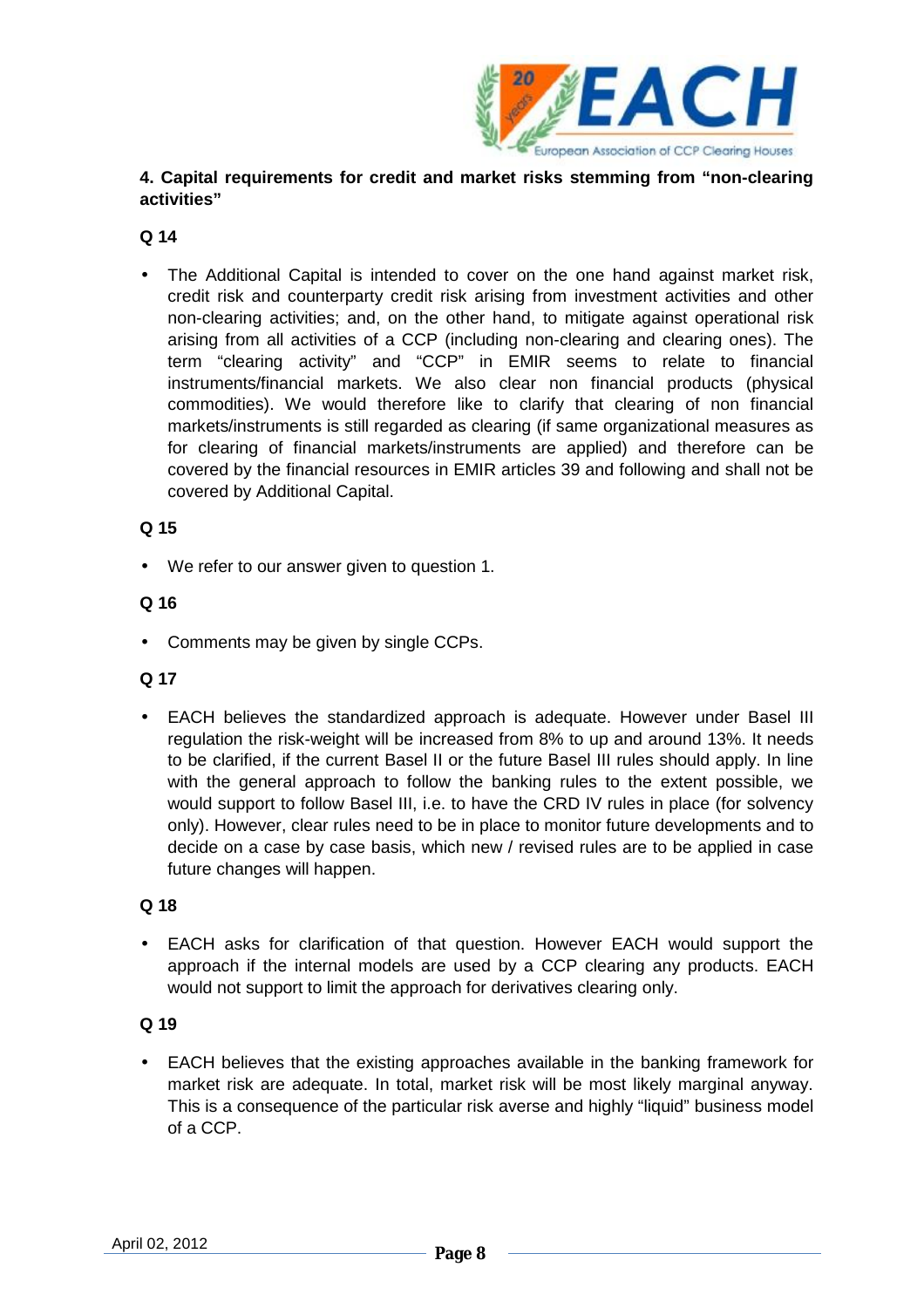

**Q 20** 

• EACH favours no other approach. Nevertheless it should be ensured, that the regulation allows flexibility in introducing alternative approaches.

### **5. Other risks, monitoring and reporting**

### **Text 33**

• The existing reporting tools of the relevant authority should be used as far as possible so not to create additional operational cost or disadvantages for CCPs that also hold a banking license. The reporting should be possible by using internet access (i.e. via the existing web reporting tools implemented by the local regulators).

### **6. Notification threshold**

#### **Q 21**

• A threshold of 105 % should be implemented in order to be obliged for daily calculation. However, as for the banks this should not lead automatically to reporting obligations. In order to reflect the specific role of CCPs EACH nevertheless considers a reporting obligation being useful, if the breach of the 105 % boundary occurs either several (say 5) days in a row or a dedicated number of days within a given timeframe (e.g. 10 times within 1 month)

## **Q 22**

- EACH believes that restriction measures should be taken if either breaches of the minimum requirement are reported frequently (more than 3 times within 12 month) or a breach persists for more than 15 days in a row.
- Text 33 states that measures should be taken by the competent authority if a CCP does not hold sufficient capital. This is in our view contradictory to Text 35 where the competent authority should take measures already if the information threshold is breached. This is also in contradiction to principle 15 key consideration 5 of the CPSS-IOSCO principles where measures are required if the minimum capital is not achieved. As the measures will depend on the individual circumstances it should be left to the competent authorities discretion to decide measures in case the information threshold is breached or the capital is not sufficient. However the measures taken in case the information threshold is breached should be mainly of informative fashion.